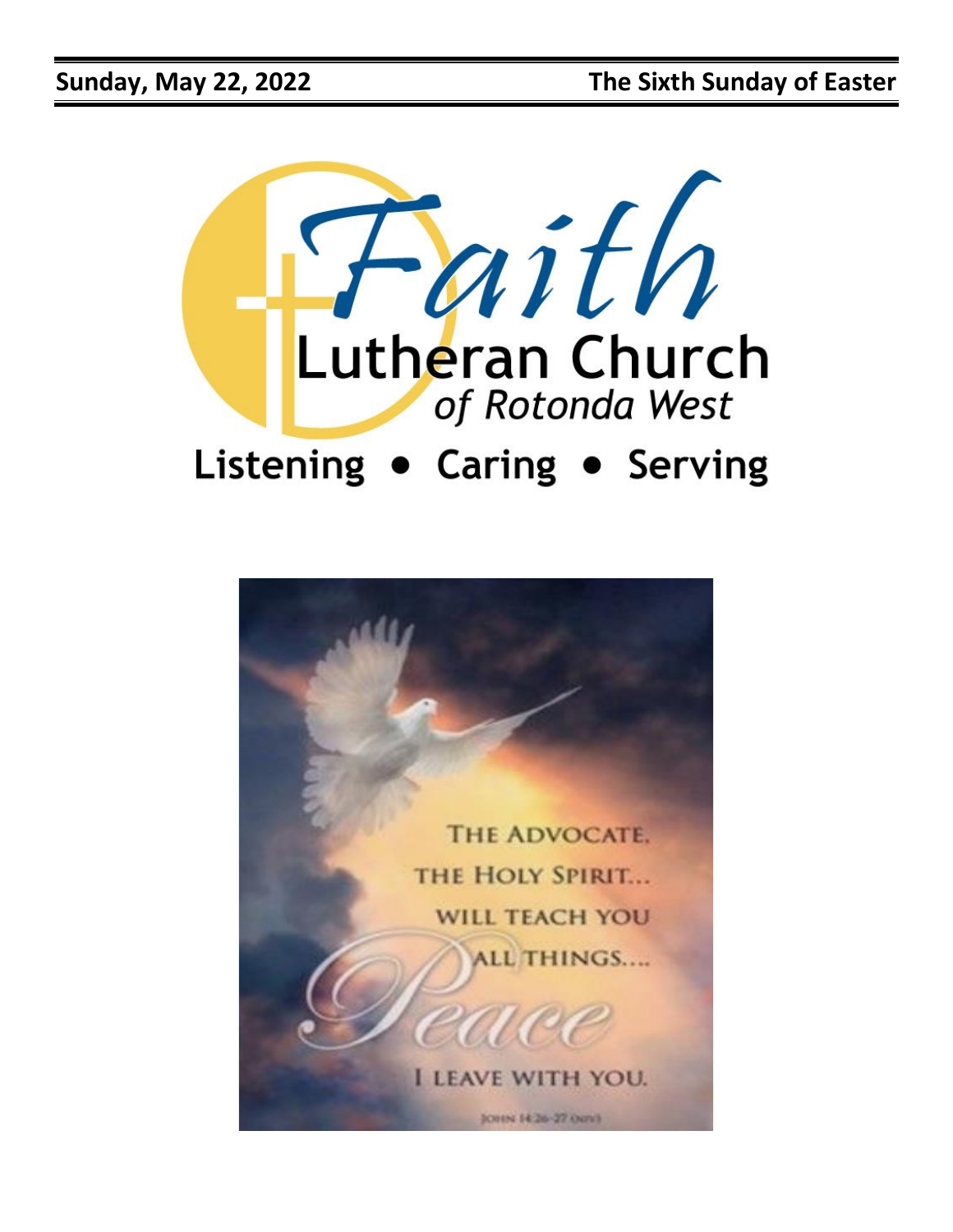#### GATHERING

#### Prelude

#### **PLEASE STAND AS YOU ARE ABLE**

- P Alleluia! Christ is Risen!
- **C Christ is Risen, indeed! Alleluia!**
- P We gather in the name of God; Father,  $\pm$  Son, and Holy Spirit, who leads us from death to life. **C Amen!**

**HYMN** *Come Down, O Love Divine ELW 804*1 Come down, O Love  $di$ vine: seek thou this soul of mine  $\sim$ 2 Oh. let it free - ly burn, till world - ly pas - sions turn 3 Let  $ho - ly$  char - i mine out-ward ves - ture be.  $\Box$ ty strong, with which the soul will 4 And  $SO<sub>2</sub>$ the yearn - ing long, and  $vis - it$ it. with thine own  $ar$ dor glow ing; dust and ash - es its heat con sum  $ing;$ to  $in$  $low - li - ness$ be - come mine cloth and in - ner  $ing$  shall far out - pass the pow'r of hu - man tell  $ing:$ O Com-fort - er, draw near; with - in my heart ap pear and let thy glo - rious light shine ev - er on my sight, true  $low - li - ness$ of heart, which takes the hum bler part, soul can guess Love's no grace till it be - come the place kin - dle  $ho - ly$ flame stow and it, thy be ing. clothe me round, the while my path il. lum and ing. and  $o'$ er its own short - com - ings weeps with loath ing. where - in the  $Ho - ly$ Spir - it makes  $\mathbf{a}$ dwell ing.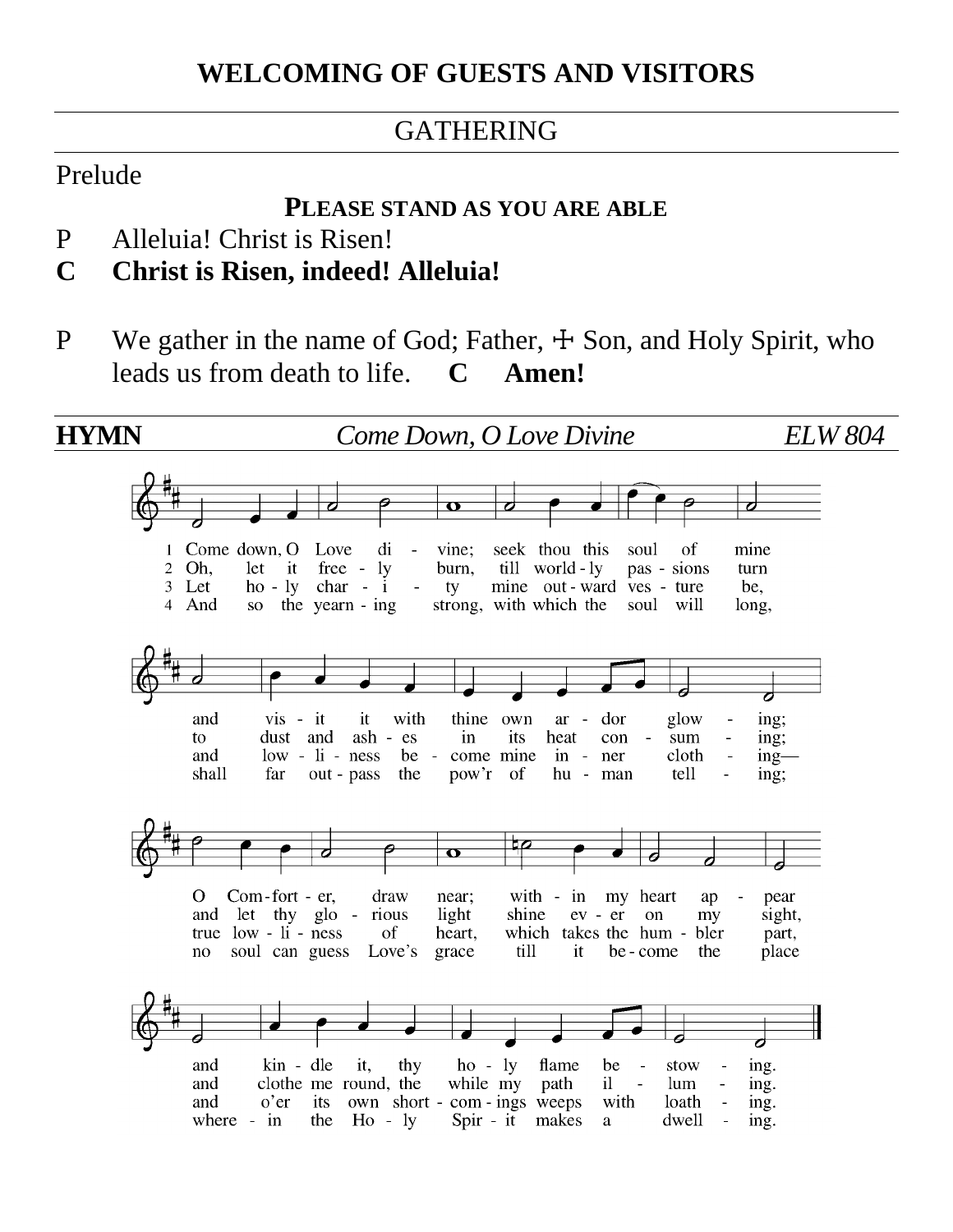#### CONFESSION AND FORGIVENESS

P Let us confess our sins, trusting that God will forgive us and cleanse us from all unrighteousness

*Silence is kept for reflection.*

- P Together we pray,
- **C Faithful and just God, we confess that we are captive to doubt and fear, bound by the ways that lead to death. We have not loved our sisters and brothers as you have first loved us. Forgive us, God of mercy. Let your Holy Spirit work in us to change our lives and make us new, that we may know the abundant life given in Jesus Christ, our risen Lord. Amen.**
- P In this is love, not that we loved God but that God loved us and sent the Son to atone for our sins. In the name of  $\pm$  Jesus Christ, I announce to you that your sins are forgiven. Let the perfect love of God cast out fear, fill you with joy, and inspire you to live for others.
- **C Amen.**

## **HYMN OF PRAISE**

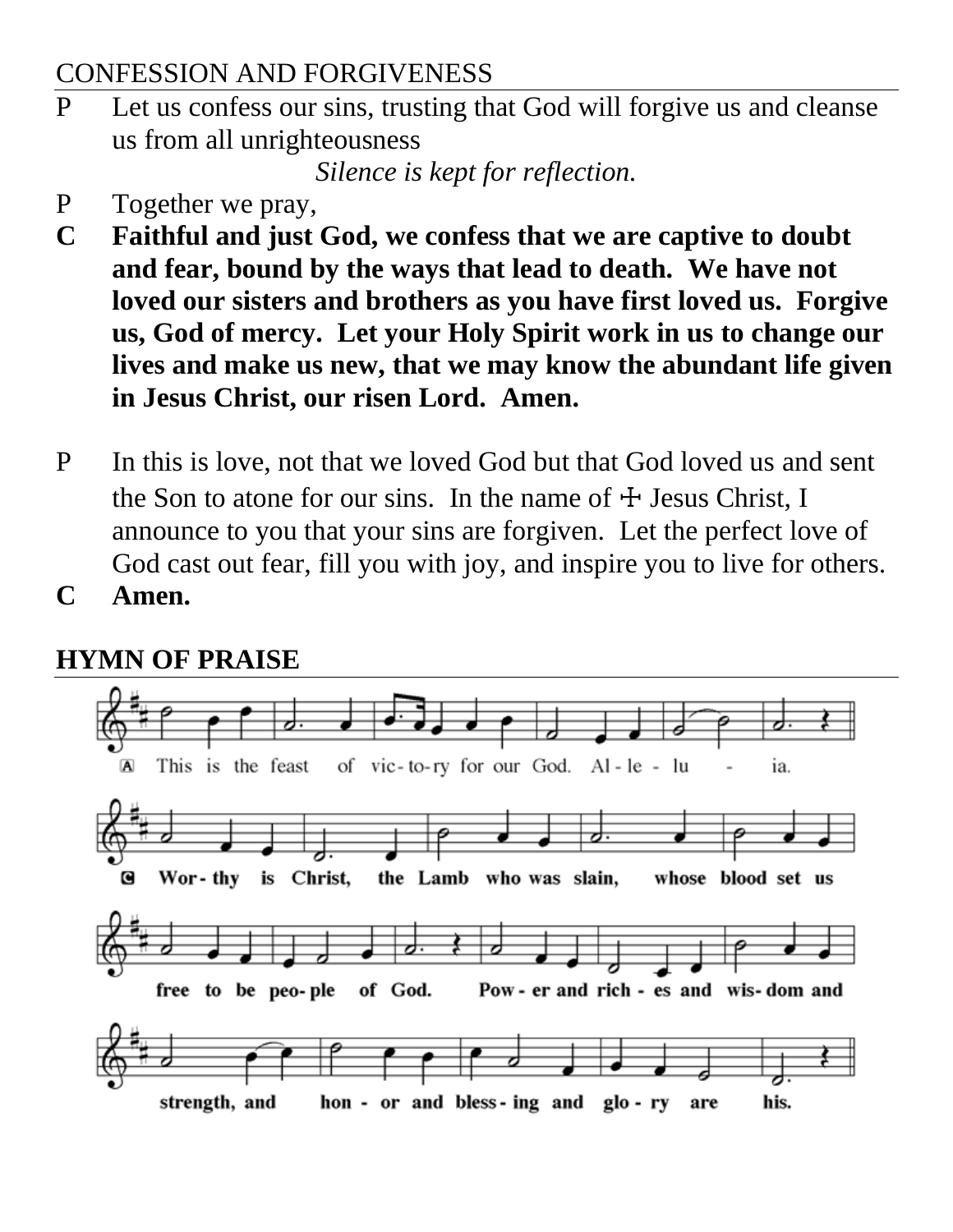

#### **THE GREETING**

- **P** The grace of our Lord Jesus Christ, the love of God, and the communion of the Holy Spirit be with you all.
- **C And also with you.**

## **PRAYER OF THE DAY**

A Together we pray,

**C Bountiful God, you gather your people into your realm, and you promise us food from your tree of life. Nourish us with your word, that empowered by your Spirit we may love one another and the world you have made, through Jesus Christ, our Savior and Lord, who lives and reigns with you and the Holy Spirit, one God, now and forever. Amen.**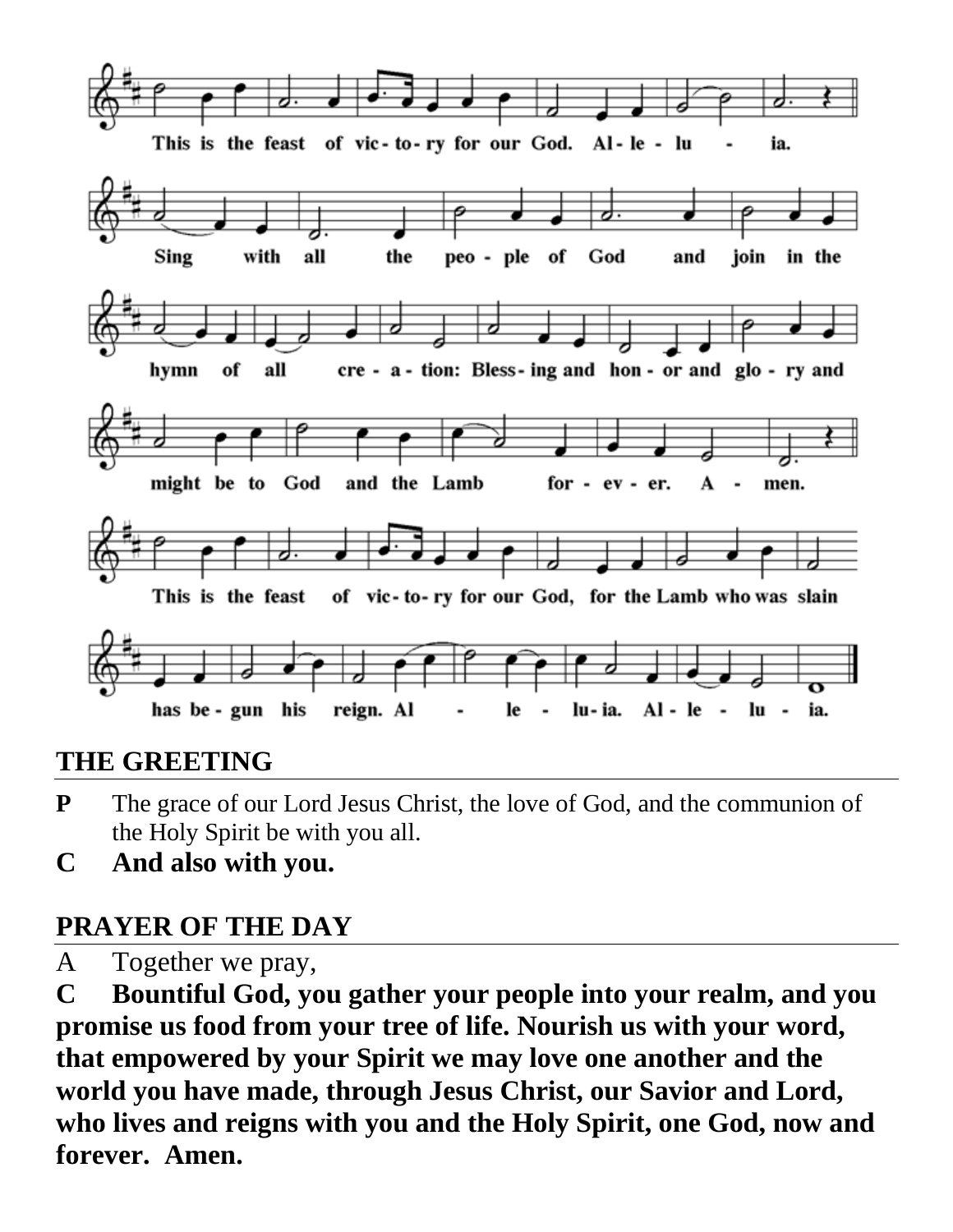#### **WORD FIRST READING** *Acts 16:9-15*

#### <sup>9</sup>During the night Paul had a vision: there stood a man of Macedonia pleading with him and saying, "Come over to Macedonia and help us." <sup>10</sup>When he had seen the vision, we immediately tried to cross over to Macedonia, being convinced that God had called us to proclaim the good news to them.

 $11$ We set sail from Troas and took a straight course to Samothrace, the following day to Neapolis, <sup>12</sup>and from there to Philippi, which is a leading city of the district of Macedonia and a Roman colony. We remained in this city for some days.  $^{13}$ On the sabbath day we went outside the gate by the river, where we supposed there was a place of prayer; and we sat down and spoke to the women who had gathered there. <sup>14</sup>A certain woman named Lydia, a worshiper of God, was listening to us; she was from the city of Thyatira and a dealer in purple cloth. The Lord opened her heart to listen eagerly to what was said by Paul. <sup>15</sup>When she and her household were baptized, she urged us, saying, "If you have judged me to be faithful to the Lord, come and stay at my home." And she prevailed upon us.

The word of God. **Thanks be to God.**

 $10$ And in the spirit [one of the angels] carried me away to a great, high mountain and showed me the holy city Jerusalem coming down out of heaven from God.

 $^{22}$ I saw no temple in the city, for its temple is the Lord God the Almighty and the Lamb. <sup>23</sup>And the city has no need of sun or moon to shine on it, for the glory of God is its light, and its lamp is the Lamb.  $24$ The nations will walk by its light, and the kings of the earth will bring their glory into it.  $^{25}$ Its gates will never be shut by day—and there will be no night there. <sup>26</sup>People will bring into it the glory and the honor of the nations.  $^{27}$ But nothing unclean will enter it, nor anyone who practices abomination or falsehood, but only those who are written in the Lamb's book of life.

 $22:1$ Then the angel showed me the river of the water of life, bright as crystal, flowing from the throne of God and of the Lamb<sup>2</sup> through the middle of the street of the city. On either side of the river is the tree of life with its twelve kinds of fruit, producing its fruit each month; and the leaves of the tree are for the healing of the nations.  $3$ Nothing accursed will be found there any more. But the throne of God and of the Lamb will be in it, and his servants will worship him; <sup>4</sup>they will see his face, and his name will be on their foreheads. <sup>5</sup>And there will be no more night; they need no light of lamp or sun, for the Lord God will be their light, and they will reign forever and ever. The word of God. **Thanks be to God.**

#### **PLEASE STAND AS YOU ARE ABLE**

#### **SECOND READING:** *Revelation 21:10, 22--22:5*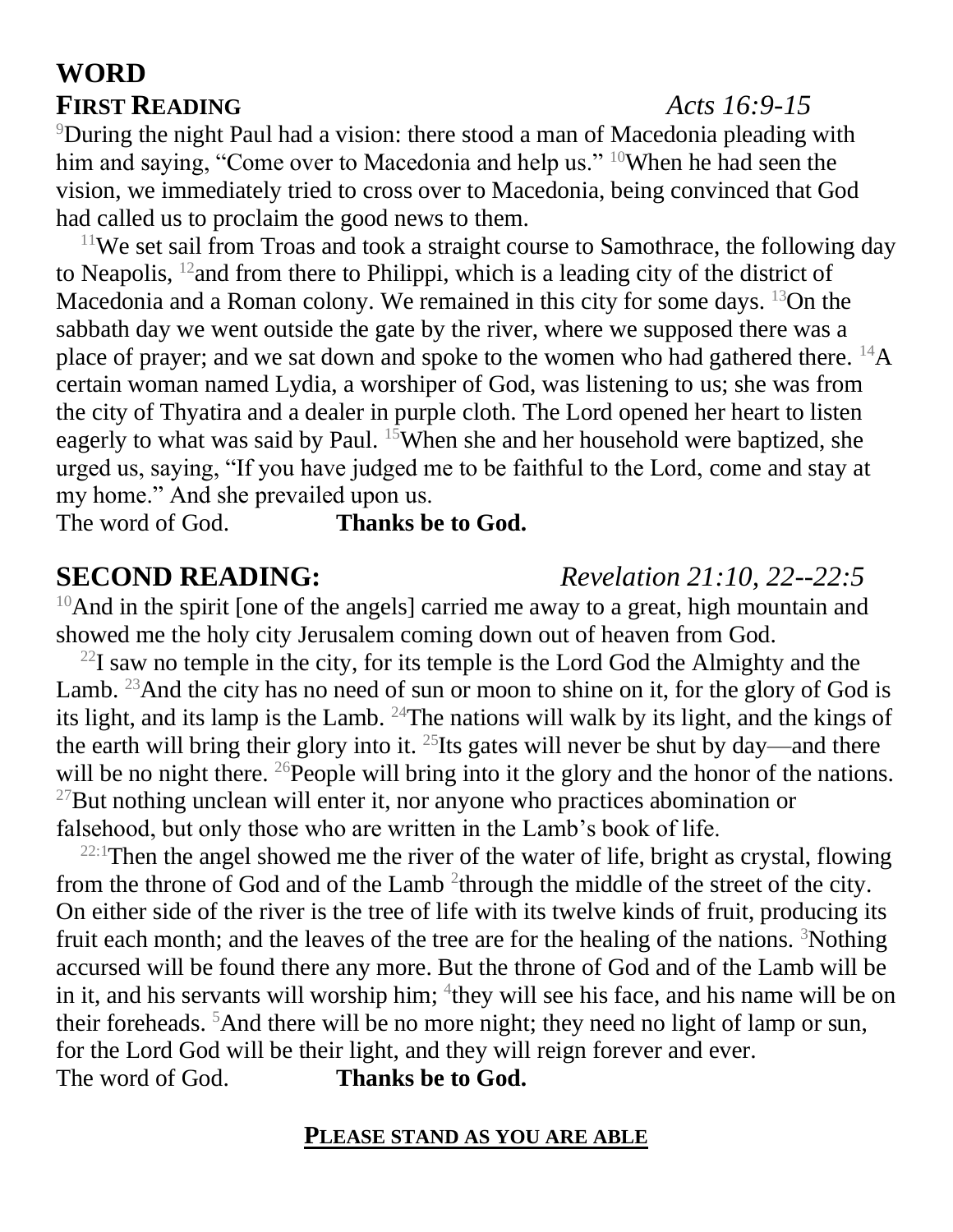

# **GOSPEL** *John 14:23-29*

#### **C Glory to you, O Lord.**

 $23$  Jesus answered [Judas (not Iscariot),] "Those who love me will keep my word, and my Father will love them, and we will come to them and make our home with them. <sup>24</sup>Whoever does not love me does not keep my words; and the word that you hear is not mine, but is from the Father who sent me.

<sup>25"</sup>I have said these things to you while I am still with you. <sup>26</sup>But the Advocate, the Holy Spirit, whom the Father will send in my name, will teach you everything, and remind you of all that I have said to you. <sup>27</sup>Peace I leave with you; my peace I give to you. I do not give to you as the world gives. Do not let your hearts be troubled, and do not let them be afraid. <sup>28</sup>You heard me say to you, 'I am going away, and I am coming to you.' If you loved me, you would rejoice that I am going to the Father, because the Father is greater than I.  $^{29}$ And now I have told you this before it occurs, so that when it does occur, you may believe."

P The Gospel of our Lord. **C Praise to you, O Christ.** 

SERMON Pastor Autumn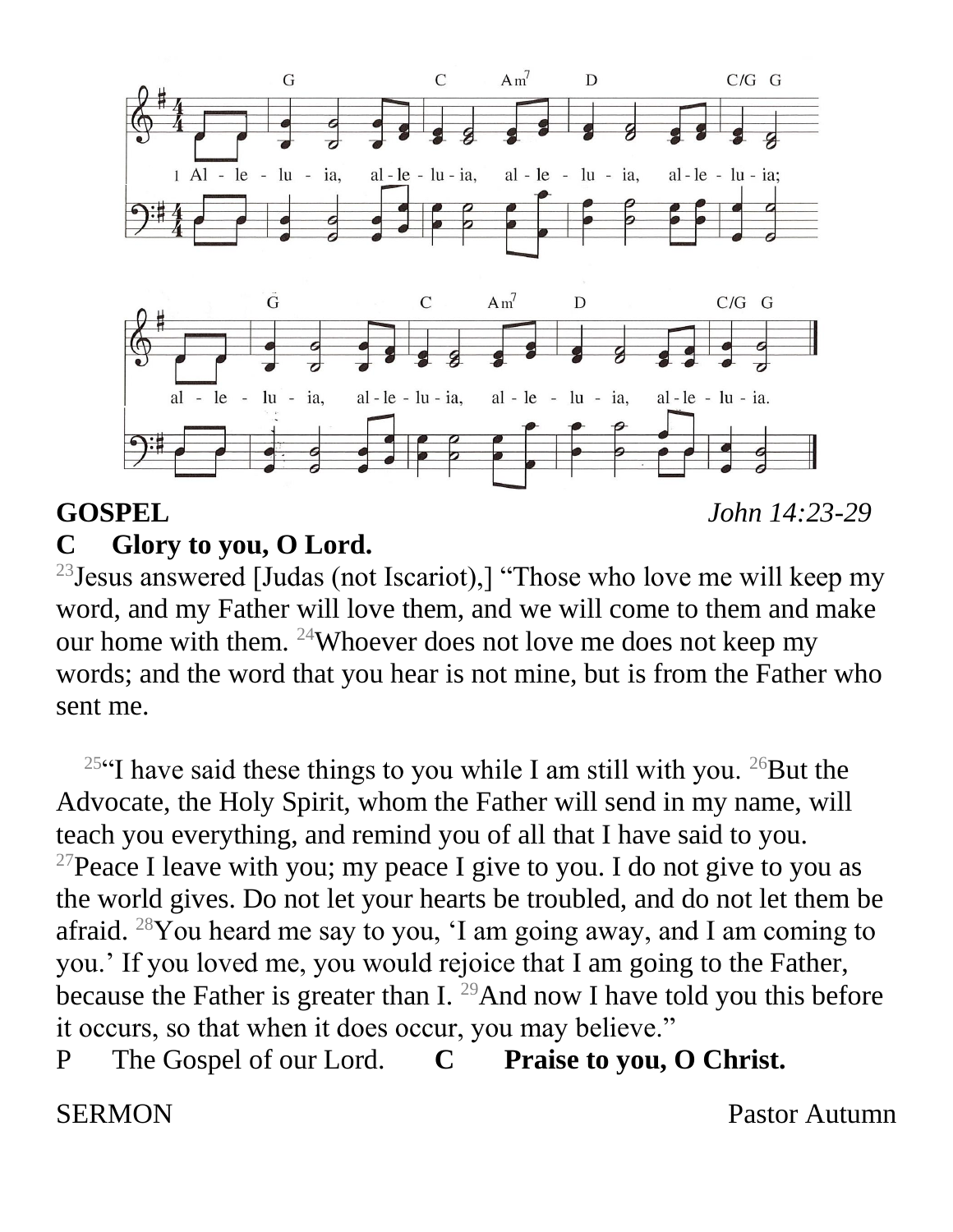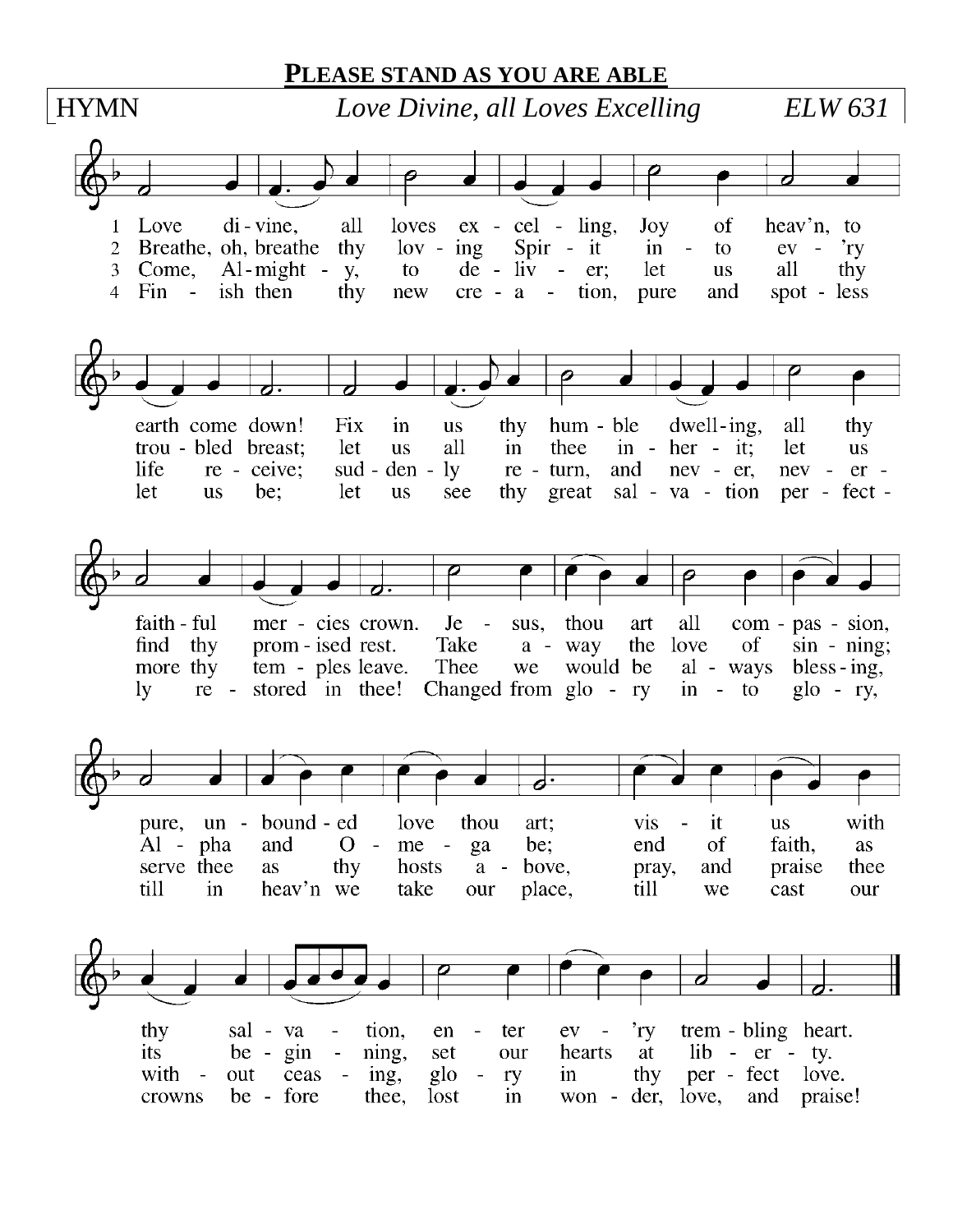#### **THE APOSTLES' CREED**

A Together we confess our faith,

**I believe in God, the Father almighty, creator of heaven and earth.**

**I believe in Jesus Christ, his only Son, our Lord. He was conceived by the power of the Holy Spirit and born of the virgin Mary.** 

**He suffered under Pontius Pilate, was crucified, died, and was buried. He descended into hell. On the third day he rose again. He ascended into heaven, and is seated at the right hand of the Father. He will come again to judge the living and the dead.** 

**I believe in the Holy Spirit, the holy catholic Church, the communion of saints, the forgiveness of sins, the resurrection of the body, and the life everlasting. Amen.**

#### PRAYERS OF INTERCESSION

A Set free from captivity to sin and death, we pray to the God of resurrection for the church, people in need, and all of creation.

*each petition concludes…* 

God, in your mercy, **hear our prayer.** P In your mercy, O God, respond to these prayers, and renew us by your lifegiving Spirit; through Jesus Christ, our Savior.

**C Amen.**

### SHARING OF THE PEACE

P The peace of the Lord be with you always. **C And also with you.**

#### **OFFERING**

*In thanksgiving for God's blessing, we respond with our tithe and offering* OFFERTORY HYMN W&P 37

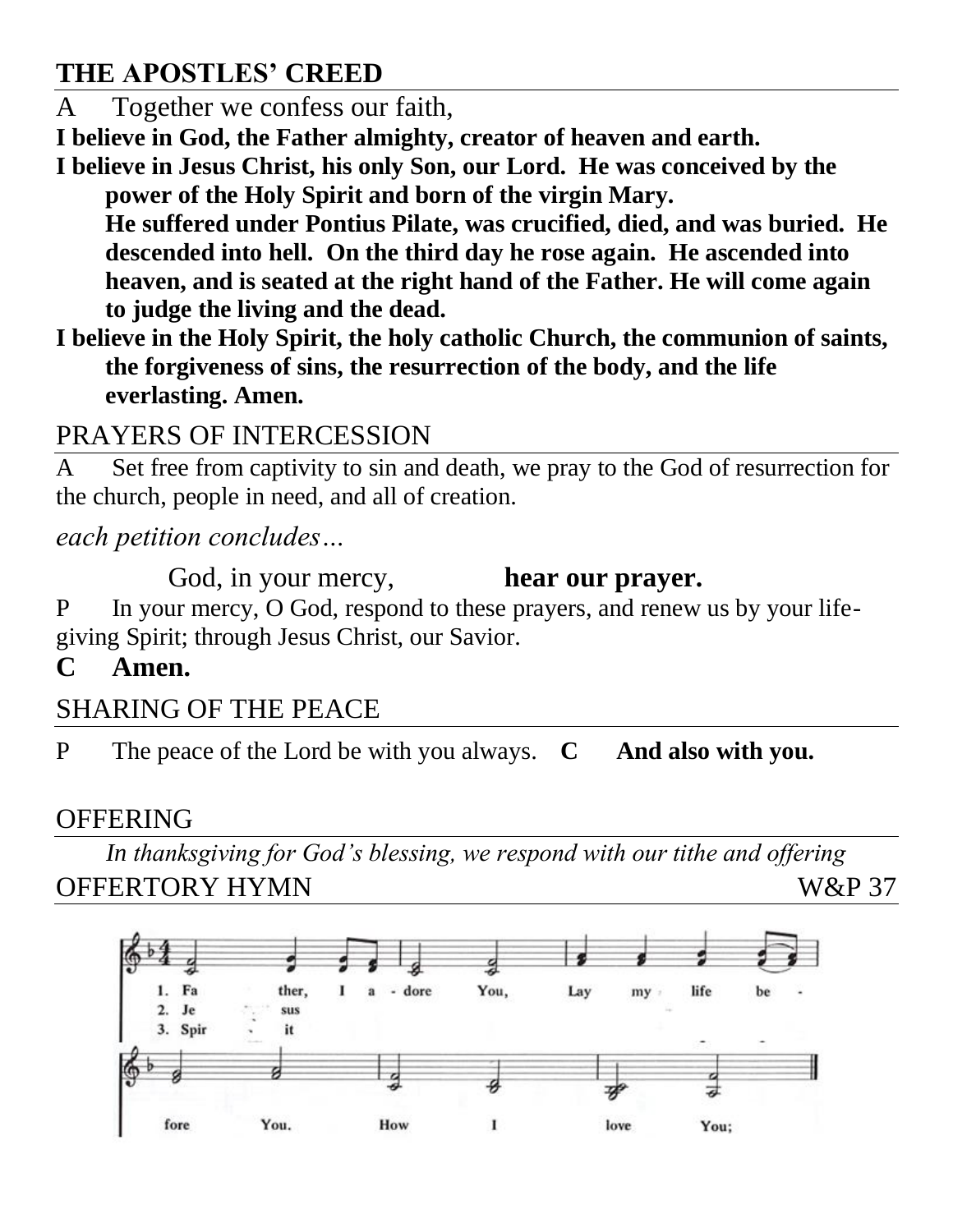#### OFFERING PRAYER

- A Together we pray,
- **C Living God, you gather the wolf and the lamb to feed together in your peaceable reign, and you welcome us all at your table. Reach out to us through this meal, and show us your wounded and risen body, that we may be nourished and believe in Jesus Christ, our Savior and Lord. Amen.**

#### THE GREAT THANKSGIVING

The Lord be with you. **And also with you.** Lift up your hearts. **We lift them to the Lord.** Let us give thanks to the Lord our God.

#### **It is right to give him thanks and praise.**

It is indeed right, our duty and our joy, that we should at all times and in all places give thanks and praise to you, almighty and merciful God, for the glorious resurrection of our Savior Jesus Christ, the true Paschal Lamb who gave himself to take away our sin; who in dying has destroyed death, and in rising has brought us to eternal life. And so, with Mary Magdalene and Peter and all the witnesses of the resurrection, with earth and sea and all their creatures, and with angels and archangels, cherubim and seraphim, we praise your name and join their unending hymn:

*ELW stg 10 s207*

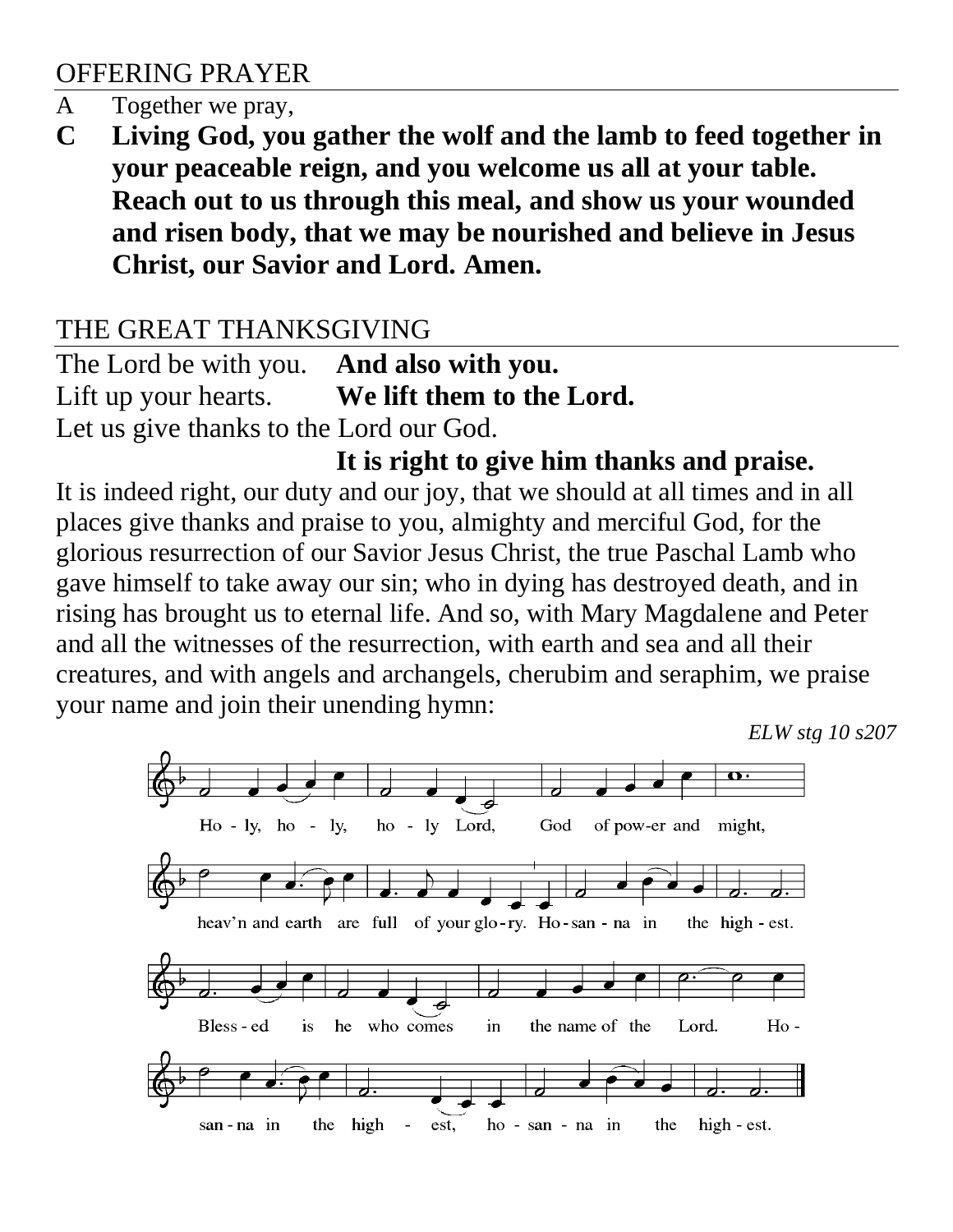# **THE WORDS OF INSTITUTION**

In the night in which he was betrayed, our Lord Jesus took bread, and gave thanks; broke it, and gave it to his disciples, saying: Take and eat; this is my body, given for you. Do this for the remembrance of me.

Again, after supper, he took the cup, gave thanks, and gave it for all to drink, saying: This cup is the new covenant in my blood, shed for you and for all people for the forgiveness of sin. Do this for the remembrance of me.

# **THE LORD'S PRAYER**

- A Together we pray,
- **C Our Father, who art in heaven, hallowed be thy name, thy kingdom come, thy will be done, on earth as it is in heaven. Give us this day our daily bread; and forgive us our trespasses, as we forgive those who trespass against us; and lead us not into temptation, but deliver us from evil. For thine is the kingdom, and the power, and the glory, forever and ever. Amen.**

## DISTRIBUTION

As we celebrate the meal of our Lord, all are invited. If you are a guest and regularly commune at your church, you are welcome to commune here. For children who are not communing, please keep your hands folded and you will receive a blessing. Both wine (red) and grape juice (white) are available at communion. If you prefer a gluten-free wafer, notify the server. If you are unable to come to the altar rail and would like to receive communion in your seat, please notify an usher.

#### *after all have communed*

- P The body and blood of our Lord Jesus Christ strengthen you and keep you in his grace. **C Amen.**
- A Together we pray,
- **C We give you thanks, generous God, for in this bread and cup we have tasted the new heaven and earth where hunger and thirst are no more. Send us from this table as witnesses to the resurrection, that through our lives, all may know life in Jesus' name. Amen.**
- P God, the Author of life, Christ, the living Cornerstone, and the lifegiving Spirit of adoption,  $\pm$  bless you now and forever.
- **C Amen.**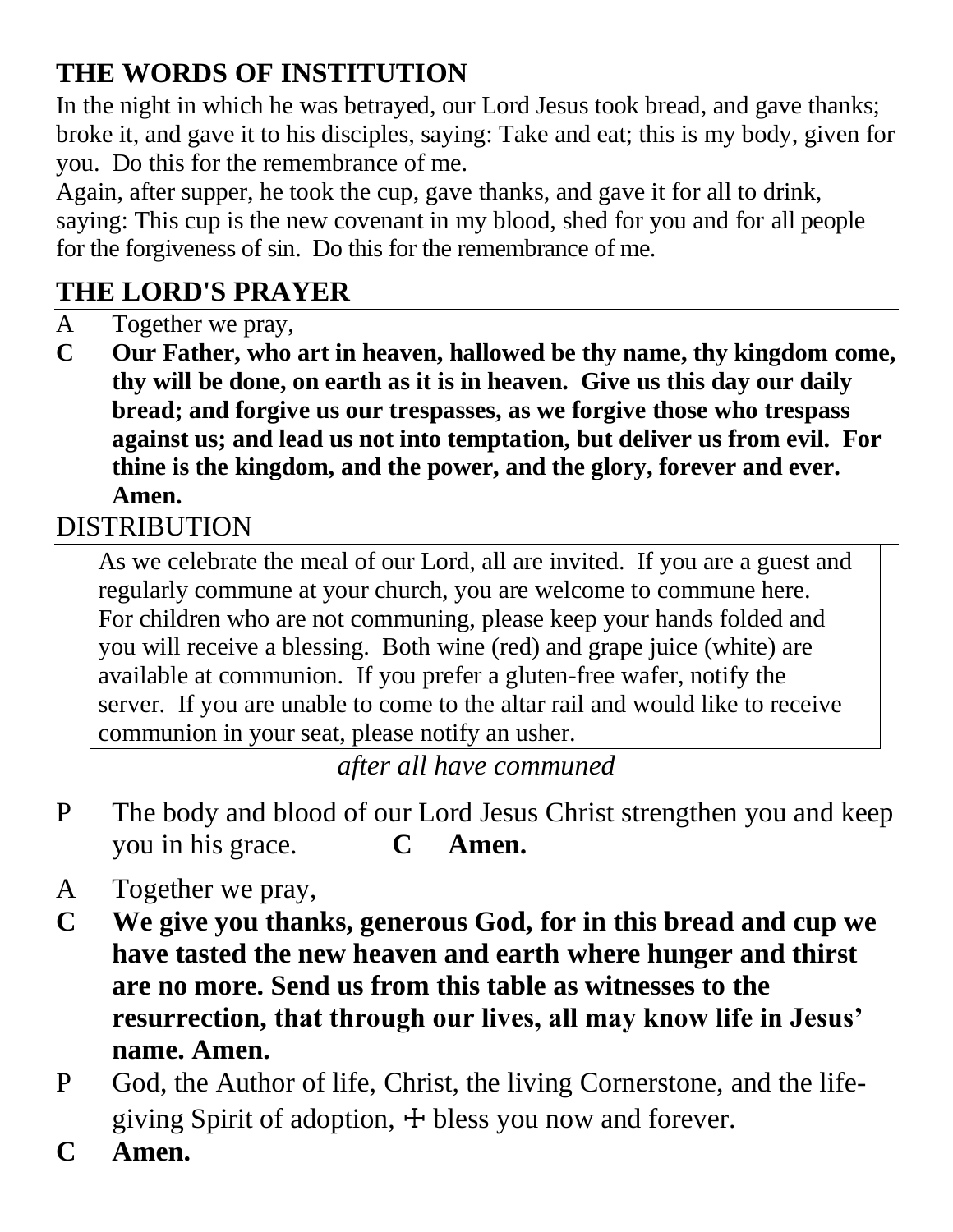#### HYMN *My Life Flows On ELW 763* life flows on a - bove earth's lam-en - ta - tion,  $Mv$  $in$ end - less song; Through all the tu - mult and the strife,  $\overline{2}$ I hear that mu-sic ring-ing. What though my joys and com-forts die?  $\overline{3}$ The Lord my Sav-ior liv - eth. The peace of Christ makes fresh my heart, a foun-tain ev-er spring-ing! catch the sweet, though far-off hymn that hails a new cre - a - tion.  $\bf I$ in my soul. How can I keep from sing-ing? It finds an  $ech - o$ What though the dark - ness gath-er round? Songs in the night he giv - eth. All things are mine since I am his! How can I keep from sing-ing? Refrain N<sub>0</sub> storm can shake my in-most calm while to that Rock I'm cling-ing. Since Christ is Lord of heav-en and earth, how can I keep from sing-ing?

P Alleluia! Christ is risen. **C Christ is risen indeed. Alleluia!** P Go in peace. Tell what God has done. **C Thanks be to God.** Postlude

# *Faith's Weekly Announcements*

*Welcome to all of you attending this morning!*

#### *Altar Flowers*

The flowers on the altar today were given in celebration of Kathie Wiley's birthday.

### **Food Pantry**

This week the food bank especially needs canned meats. All donations should be placed in the bin in the narthex.